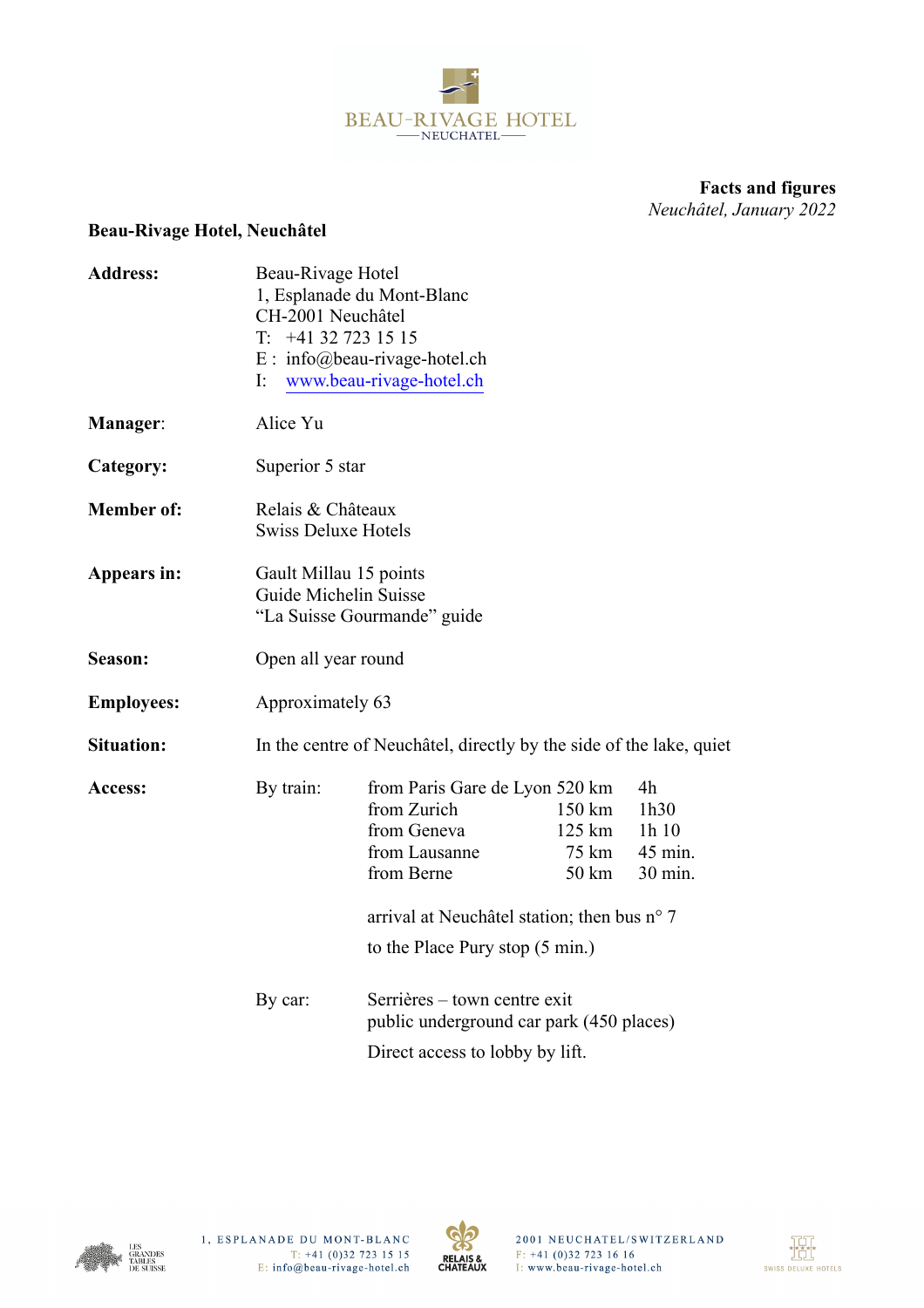

| <b>Rooms:</b>       | 66 rooms and suites, many with lake views.<br>One room equipped for handicapped guests.<br>Total: 132 beds                                                                                                                                                                                                                                                                                                        |  |  |
|---------------------|-------------------------------------------------------------------------------------------------------------------------------------------------------------------------------------------------------------------------------------------------------------------------------------------------------------------------------------------------------------------------------------------------------------------|--|--|
| <b>Room prices:</b> | Standard, Superior, De Luxe, Junior Suite and Suite                                                                                                                                                                                                                                                                                                                                                               |  |  |
| In-room facilities: | Bathroom with shower, bath tub and separate WC. Hair dryer and scales<br>available.<br>Dressing room with trouser press.<br>Chargeable mini-bar, plus unlimited tea or coffee.<br>TV with international channels with VOD.<br>WIFI.<br>Wide choice of daily newspapers.                                                                                                                                           |  |  |
|                     | Prices are per room and per night, service, taxes and VAT included.<br>Breakfast is not included and costs CHF 36 per person.                                                                                                                                                                                                                                                                                     |  |  |
| <b>Gastronomy:</b>  |                                                                                                                                                                                                                                                                                                                                                                                                                   |  |  |
| O'terroirs:         | Seats 70 and is open every day from 6am to midnight (last orders 10pm); its<br>terrace can accommodate 50 people.                                                                                                                                                                                                                                                                                                 |  |  |
|                     | The philosophy of O'terroirs is based on a return to the roots of a rich<br>regional culinary heritage that also does the honours to Swiss dishes and to<br>those from across the border. Our Chef, Eric Mazéas, aims to give pride of<br>place to true craftsmen and women, who are passionate about flavour and<br>taste, and who are the very heart of an authentic regional cuisine – from the<br>"terroirs". |  |  |
|                     | One of the region's leading attractions, the Sunday grand buffet-lunch offers a<br>wide selection of superb hot and cold dishes.                                                                                                                                                                                                                                                                                  |  |  |
| Véranda-Bar:        | Has 60 seats and is open every day from 8am to midnight. Menu offering<br>light meals and a wide variety of teas and pastries.                                                                                                                                                                                                                                                                                    |  |  |
|                     | In the evening, the Véranda-Bar becomes a piano bar offering a wide range of<br>cocktails, wines and beers. A regional speciality par excellence, the Véranda-<br>Bar also offers the world's largest collection of legalized absinthes!                                                                                                                                                                          |  |  |
|                     | <b>Lake-Side-Lounge:</b> The Lake-Side-Lounge terrace can seat 60 people and is open in fine weather.<br>Same food menu as the Véranda-Bar serving light meals throughout the day.<br>Lounge atmosphere for early evening drinks with friends.                                                                                                                                                                    |  |  |